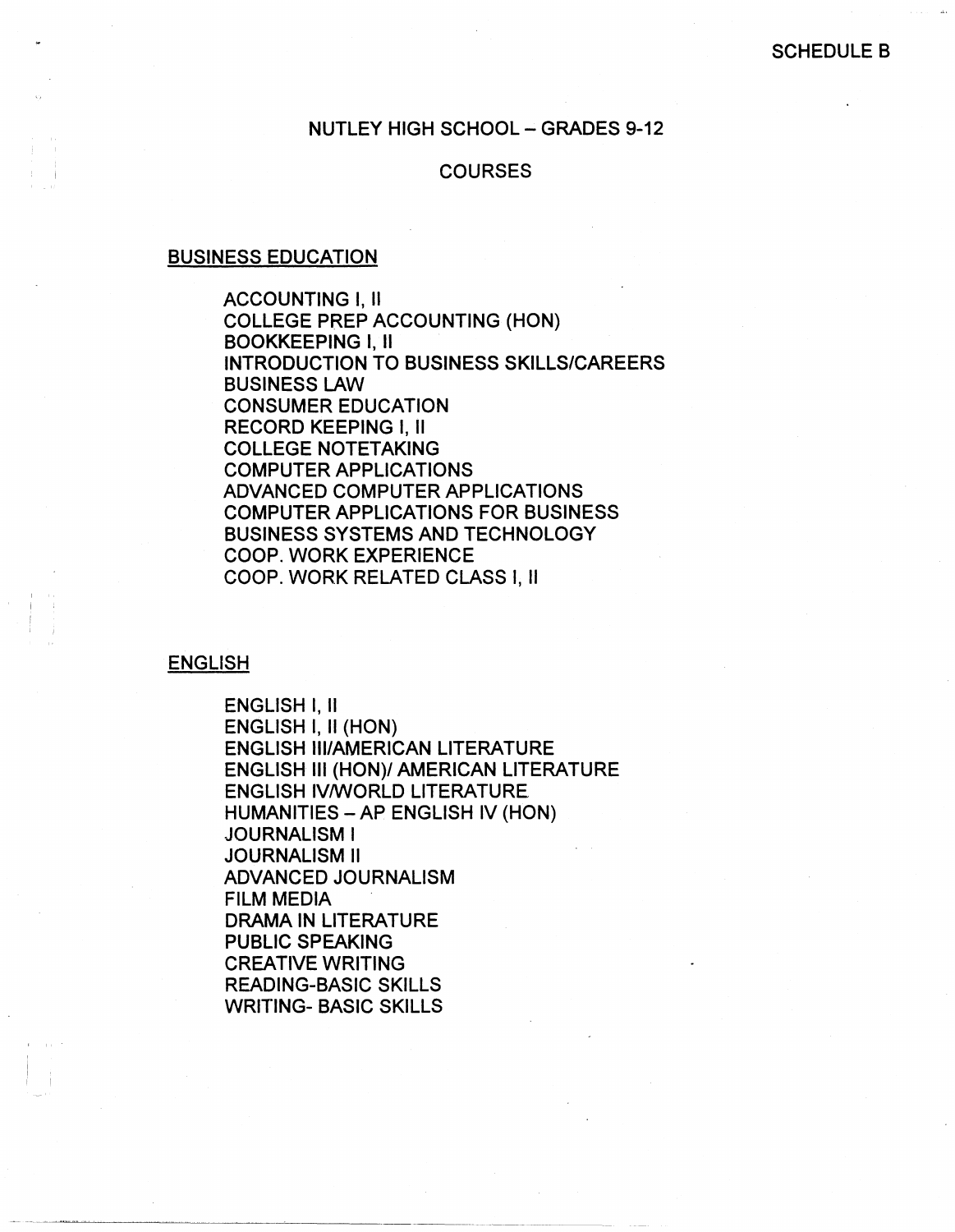#### **MATHEMATICS**

PRE-ALGEBRA TRANSITION MATH INTEGRATED MATH ALGEBRA I, II BASIC ALGEBRA I, II PLANE GEOMETRY BASIC GEOMETRY SELECTED TOPICS IN MATHEMATICS TRIGONOMETRY/PROBABILITY/STATISTICS COMPUTER PROGRAMMING PRECALCULUS ACCELERATED ALGEBRA II (HON) ACCELERATED GEOMETRY (HON) ADVANCED MATHEMATICS (HON) AP CALCULUS (HON) MATHEMATICS-BASIC SKILLS

## **MUSIC**

MARCHING AND CONCERT BAND (A) PREP BAND (8) MIXED CHORUS I (BOYS AND GIRLS) ADVANCED MIXED CHORUS CHORALETTES . MUSIC FUNDAMENTALS I, II **ORCHESTRA OCTETS** HISTORY AND APRECIATION OF MUSIC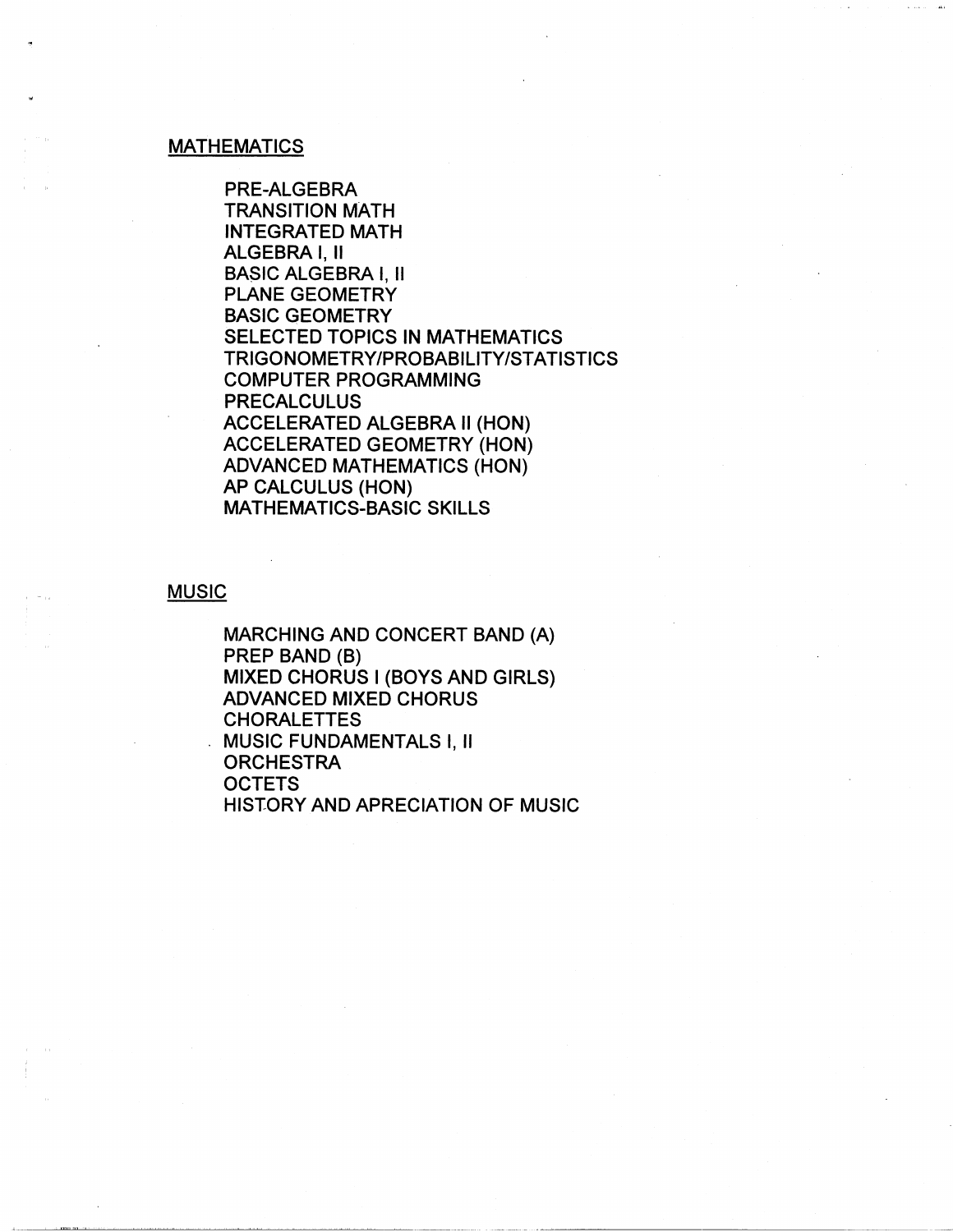#### FINE/INDUSTRIAL ARTS

APPLICATIONS OF TECHNOLOGY ART I, II ADVANCED ART AUTOMOTIVE I, II BASIC SEWING FACTS OF FASHION PRACTICAL ELECTRICITY **ELECTRONICS** ADVANCED ELECTRONICS BASIC FOODS GRAPHIC ARTS I, II GRAPHIC ARTS PRODUCTION MECHANICAL DRAWING I, II, 111, IV METALS I, II ADVANCED METALS WOODS I, II ADVANCED WOODS PHOTOGRAPHY

#### WORLD LANGUAGES

FRENCH I, II, Ill FRENCH IV & V (HON) ITALIAN I, II, Ill ITALIAN IV & V (HON) SPANISH I, II, Ill SPANISH IV & V (HON) AP SPANISH V (HON) LATIN I, II, III LATIN IV (HON) ENGLISH AS A SECOND LANGUAGE I, II, Ill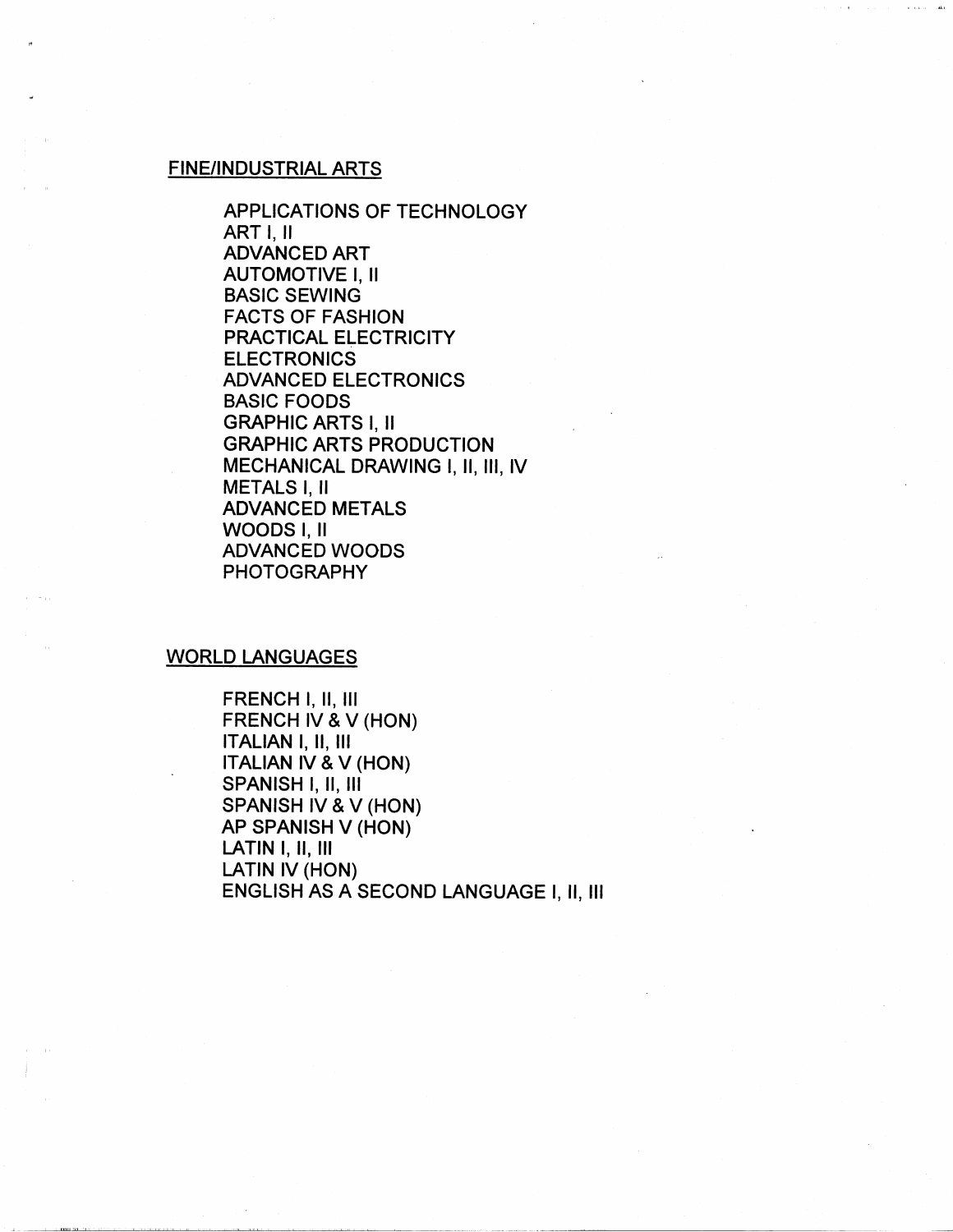### **SCIENCE**

ENVIRONMENTAL SCIENCE BIOLOGY IX {HON) INTRODUCTION TO PHYSICAL SCIENCE {IPS) BIOLOGY CHEM STUDY {HON) **CHEMISTRY** MICROBIOLOGY PHYSICS PHYSICS {HON) HUMAN PHYSIOLOGY HUMAN PHYSIOLOGY {HON) AP BIOLOGY {HON) AP CHEMISTRY {HON) AP PHYSICS {HON)

#### SOCIAL STUDIES

NEW JERSEY STUDIES EUROPEAN HISTORY RUSSIAN/EAST **ASIAN** HISTORY {HON) WORLD CULTURES WORLD CULTURES (HON) UNITED STATES HISTORY I UNITED STATES HISTORY I {HON) UNITED STATES HISTORY II UNITED STATES HISTORY II (HON) **SOCIOLOGY** AP GOVERNMENT AND POLITICS {HON) AP UNITED STATES HISTORY {HON) AP ECONOMICS MICRO {HON)

#### PHYSICAL EDUCATION

PHYSICAL EDUCATION I, II, III, IV HEALTH I, II, Ill, IV

Dated: May 1, 2000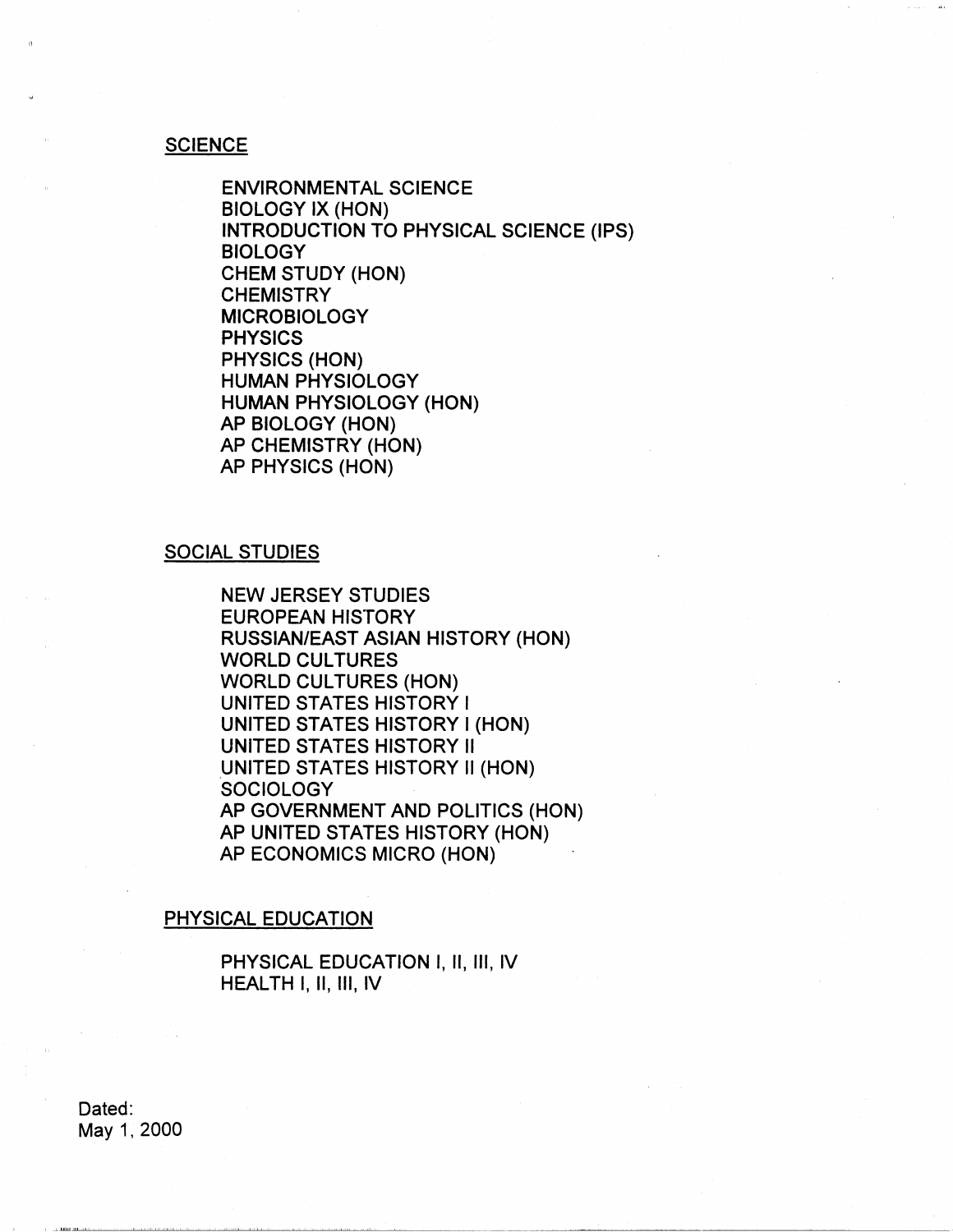### FRANKLIN SCHOOL

# 7<sup>th</sup> GRADE CURRICULUM

ENGLISH **AS A** SECOND LANGUAGE ENGLISH ENGLISH VECTOR ENGLISH (IC) ENGLISH - SLD SOCIAL STUDIES SOCIAL STUDIES VECTOR SOCIAL STUDIES - SLD **MATHEMATICS VECTOR** MATHEMATICS 2, 3, 4 MATHEMATICS - SLD **SCIENCE** SCIENCE VECTOR SCIENCE (IC) SCIENCE - SLD MIXED CHORUS CONCERT CHOIR BAND/ORCHESTRA INSTRUMENTAL MUSIC ART<sub>7</sub> PRACTICAL ARTS GENERAL MUSIC KEYBOARD TYPING COMPUTER APPLICATION DEVELOPMENTAL READING/WRITING PHYSICAL EDUCATION HEALTH BASIC SKILLS READING/WRITING BASIC SKILLS MATH COMPUTER WRITING RESOURCE CENTER SUPPORT WILSON READING - SLD CREATIVE ARTS LATIN I A **SPANISH IA ITALIANIA**  FRENCH IA

Dated: May 1, 2000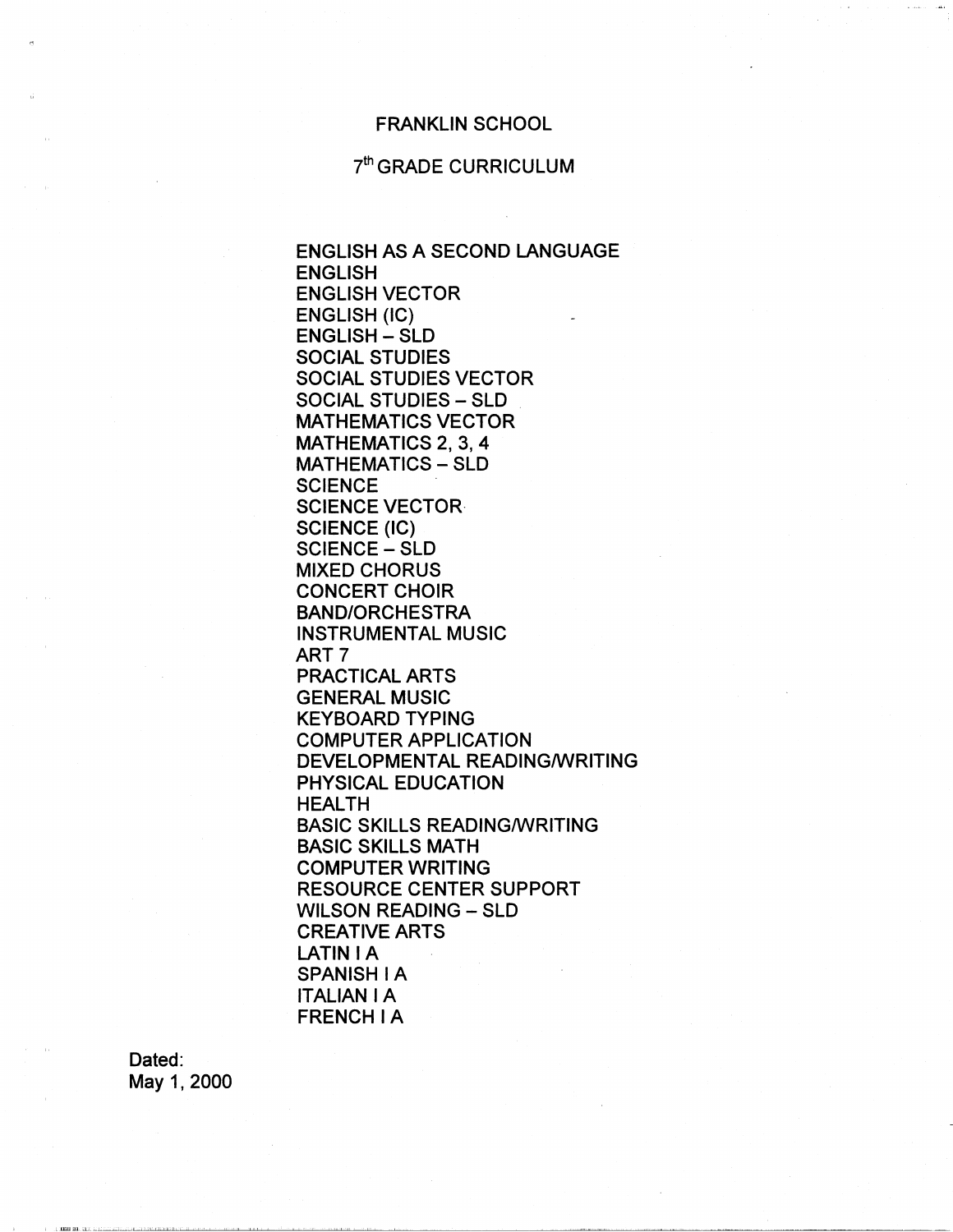### FRANKLIN SCHOOL

## 8<sup>TH</sup> GRADE CURRICULUM

ENGLISH AS A SECOND LANGUAGE ENGLISH ENGLISH VECTOR ENGLISH (IC) ENGLISH - SLD **READING - SLD** SOCIAL STUDIES SOCIAL STUDIES VECTOR SOCIAL STUDIES - SLD ALGEBRA I MATHEMATICS 2, 3, 4 MATHEMATICS - SLD **SCIENCE** SCIENCE VECTOR SCIENCE - SLD ITALIANI FRENCH I LATIN I LATIN II SPANISH I MIXED CHORUS CONCERT CHOIR BAND/ORCHESTRA INSTRUMENTAL MUSIC KEYBOARDING/WORD PROCESSING INDUSTRIAL ARTS COMPREHENSION STRATEGIES/WRITING VISUAL ARTS PHYSICAL EDUCATION HEALTH BASIC SKILLS READING/WRITING BASIC SKILLS MATHEMATICS PRACTICAL ARTS CREATIVE ARTS RESOURCE CENTER SUPPORT ATOD (ALCOHOL, TOBACCO and OTHER DRUGS) COMPUTER WRITING SCIENCE (IC)

···------·-·---~---------~

Dated: May 1, 2000